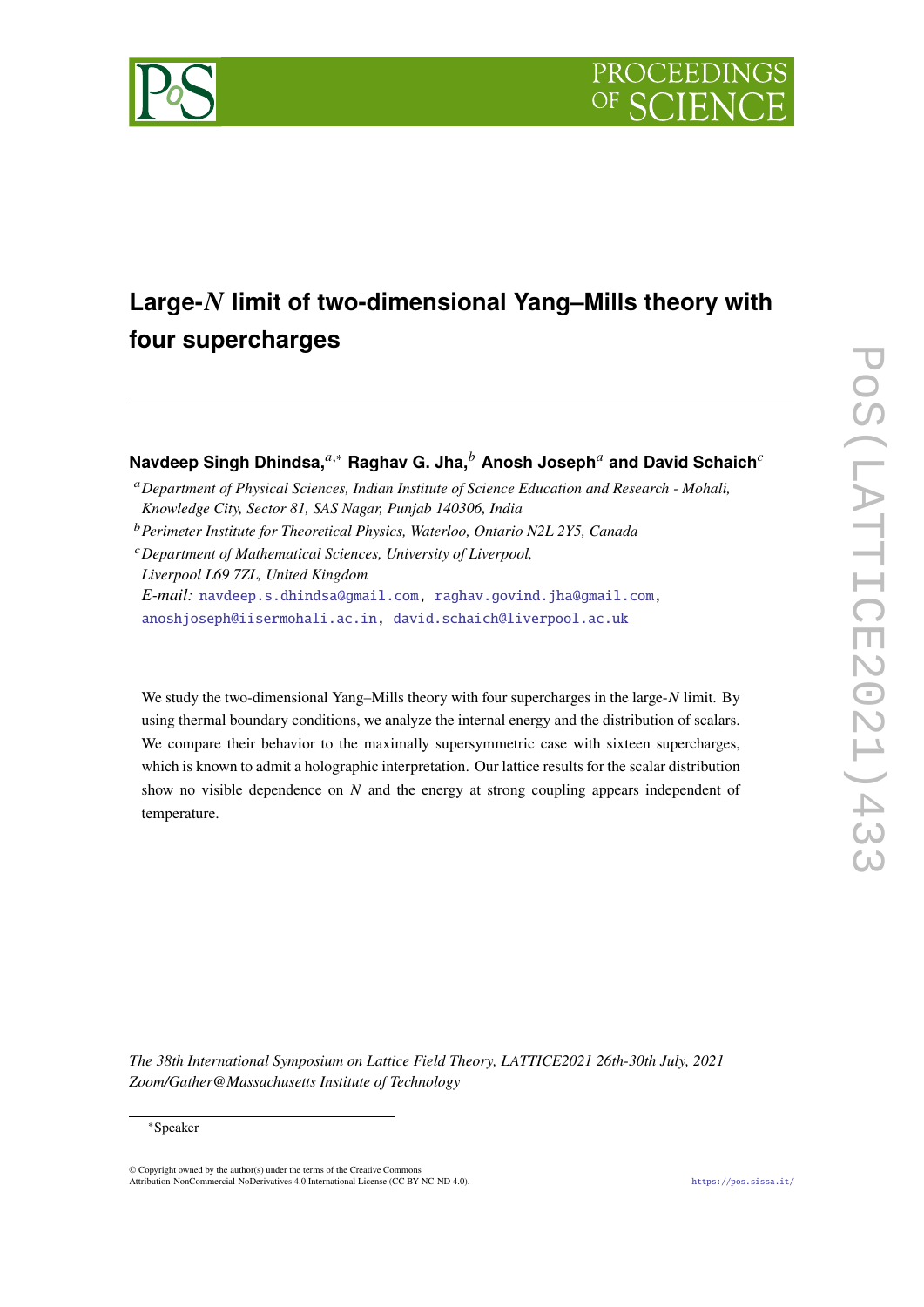### **1. Introduction and motivation**

Large-N studies of various supersymmetric Yang–Mills (SYM) theories can help us understand the non-perturbative nature of their holographic dual counterparts [\[1–](#page-6-0)[3\]](#page-6-1). Regularizing these theories on a lattice would open up a first-principles approach to study these quantum field theories. However, it is not so straightforward to regularize these theories on a lattice (see Ref. [\[4\]](#page-6-2) for a recent review). Supersymmetric theories with a relatively larger number of supersymmetries can be discretized on a lattice with the help of twisting or orbifolding [\[5](#page-6-3)[–7\]](#page-6-4).

In this work we consider a two-dimensional SYM theory with four supercharges. A twisted version of this theory can be regularized on a lattice, with the help of a geometrical discretization scheme. The resultant lattice theory preserves one supercharge at finite lattice spacing [\[8\]](#page-6-5). The motivations for studying two-dimensional four-supercharge SYM theory on a lattice are the following. This theory is one of the simplest two-dimensional supersymmetric gauge theories to study on the lattice with a well-defined continuum limit. It does not exhibit the numerical sign problem when the continuum limit is properly taken [\[8–](#page-6-5)[12\]](#page-6-6). The maximally supersymmetric counterpart of this theory, i.e., the two-dimensional theory with sixteen supercharges, has a holographic dual. Although the theory under consideration does not have a gravity dual, we study this to understand whether it has features that belong to the same universality class as that of its sixteen-supercharge counterpart.

Our goal, in addition to studying the thermodynamics of the theory, is to look for the existence of a bound state, at large  $N$ , in which the scalar fields clump around the origin, in spite of the existence of a classical flat direction. This bound state is metastable at finite  $N$  and becomes stable at large  $N$ . It is similar to the one found in the sixteen supercharge model [\[13\]](#page-7-0). There, through the gauge-gravity duality, the scalar fields represent the collective coordinates of the D-branes and thus the bunch of the D-branes is nothing but the bound state of scalars. From a purely field theoretical point of view the very existence of this bound state is nontrivial and this is also the reason why we resort to numerical computation. For computing the observables, we impose anti-periodic boundary conditions for fermions along the temporal direction. It has been previously observed that with periodic boundary conditions the scalars clump around origin even in the presence of flat directions [\[14\]](#page-7-1).

We present preliminary results on the energy density and distribution of scalars for this theory. These results are obtained for a range of temperatures with several numbers of colors  $N \le 12$ . In Sec. [2](#page-1-0) we briefly discuss two-dimensional  $N = (2, 2)$  SYM and its lattice construction. The results are discussed in Sec. [3.](#page-3-0) Future directions are discussed in Sec. [4.](#page-5-0)

#### <span id="page-1-0"></span>**2.** Two-dimensional  $N = (2, 2)$  SYM

To study our target theory in a flat Euclidean spacetime, we will use the method of topological twisting. The two-dimensional  $N = (2, 2)$  SYM is constructed from the dimensional reduction of  $N = 1$  SYM in four dimensions. The parent theory has a global symmetry group  $G =$  $SO(4)_E \times U(1)$ , where  $SO(4)_E$  is the Euclidean rotation symmetry and U(1) is the chiral symmetry. After dimensionally reducing this to two dimensions, the global symmetry group becomes  $G =$  $SO(2)_E \times SO(2)_{R_1} \times U(1)_{R_2}$ , where  $SO(2)_E$  is the Euclidean rotation symmetry,  $SO(2)_{R_1}$  is the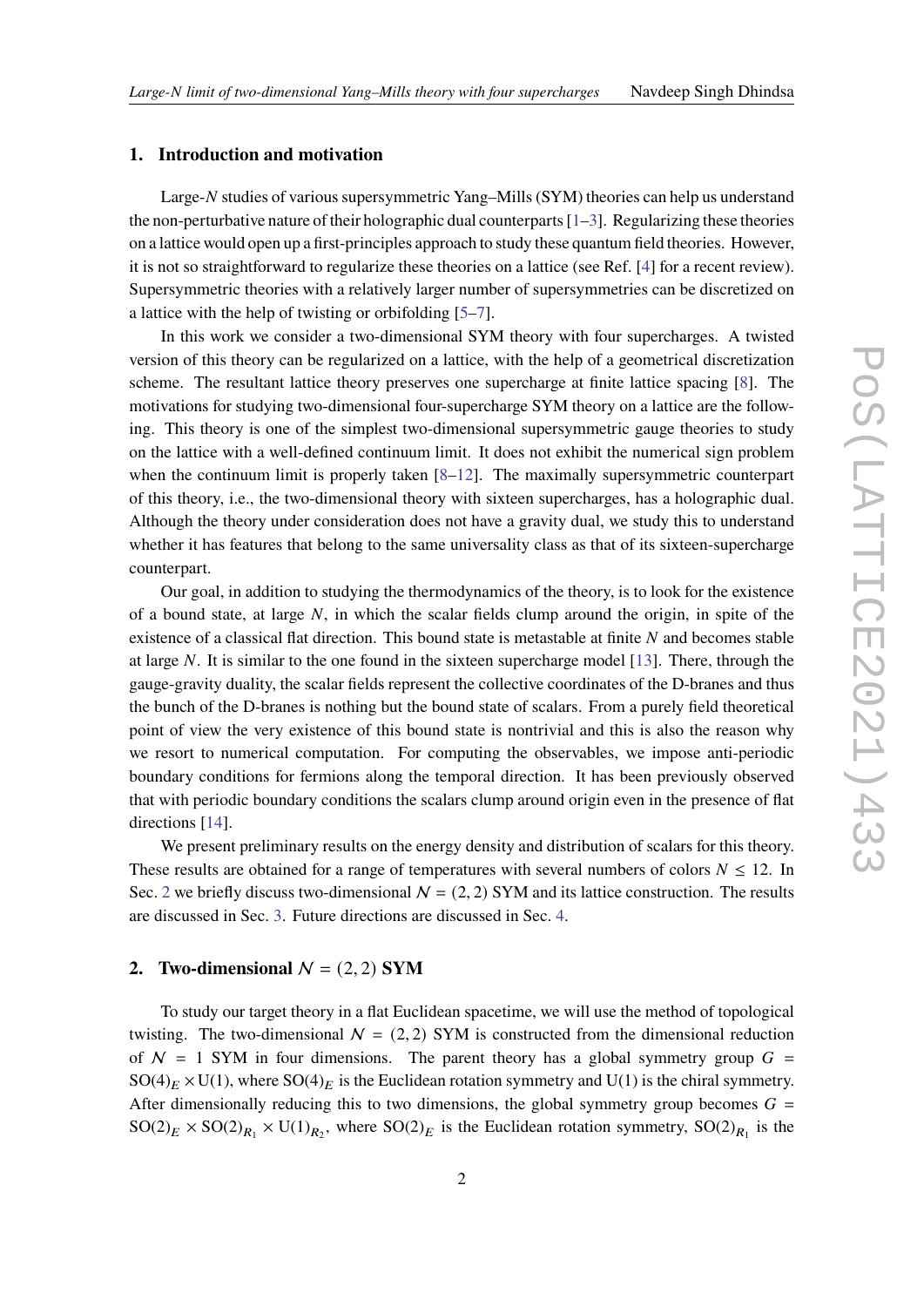rotation symmetry along the reduced dimensions and  $U(1)_{R_2}$  is the chiral symmetry of the theory. To maximally twist the theory in d dimensions,<sup>[1](#page-2-0)</sup> the R symmetry group should contain  $SO(d)$  as a subgroup. The R symmetry group in our target theory has two  $SO(2)$  factors as  $U(1)$  is also locally equivalent to SO(2). Hence we can twist this theory by combining  $SO(2)_E$  with either U(1)<sub>R<sub>2</sub></sub> or  $SO(2)_{R_1}$ , which are called the A-model and B-model twists, respectively. We work with the B-model twist for which the twisted rotation group takes the form

$$
SO(2)' = diag(SO(2)_E \times SO(2)_{R_1}).
$$
\n(1)

The theory has four bosonic and four fermionic degrees of freedom. It also has four real supercharges. After twisting, the fermions and supercharges decompose into integer-spin representations of SO(2)'. In the twisted formalism, the gauge field  $(A_a)$  and scalars  $(X_a)$  transform identically, and hence we can combine them to form a complexified gauge field  $\mathcal{A}_a = A_a + iX_a$ . Thus the action in the twisted form is composed of a complexified gauge field  $\mathcal{A}_a$  and the twisted fermions  $\eta$ ,  $\psi_a$ , and  $\chi_{ab} = -\chi_{ba}$ . The action is given by

$$
S = \frac{N}{4\lambda} Q \int d^2 x \operatorname{Tr} \left( \chi_{ab} \mathcal{F}_{ab} + \eta \left[ \overline{\mathcal{D}}_a, \mathcal{D}_a \right] - \frac{1}{2} \eta d \right), \tag{2}
$$

where  $\lambda$  is the 't Hooft coupling. The complexified field strengths are  $\mathcal{F}_{ab} = [\mathcal{D}_a, \mathcal{D}_b]$  and  $\overline{\mathcal{F}}_{ab} = [\overline{\mathcal{D}}_a, \overline{\mathcal{D}}_b]$ , with  $\mathcal{D}_a = \partial_a + \mathcal{A}_a$  and  $\overline{\mathcal{D}}_a = \partial_a + \overline{\mathcal{A}}_a$  denoting the complexified covariant derivatives. The nilpotent supercharge  $Q$  acts on the twisted fields in the following way:

$$
Q\mathcal{A}_a = \psi_a \qquad Q\overline{\mathcal{A}}_a = 0 \qquad Q\psi_a = 0
$$
  

$$
Q\chi_{ab} = -\overline{\mathcal{F}}_{ab} \qquad Q\eta = d \qquad Qd = 0,
$$
 (3)

where d is a bosonic auxiliary field with equation of motion  $d = [\overline{\mathcal{D}}_a, \mathcal{D}_a]$ . After performing the  $Q$  variation on the action and integrating out the auxiliary field  $d$ , we get

$$
S = \frac{N}{4\lambda} \int d^2x \operatorname{Tr} \left( -\overline{\mathcal{F}}_{ab} \mathcal{F}_{ab} + \frac{1}{2} \left[ \overline{\mathcal{D}}_a, \mathcal{D}_a \right]^2 - \chi_{ab} \mathcal{D}_{[a} \psi_{b]} - \eta \overline{\mathcal{D}}_a \psi_a \right). \tag{4}
$$

Now, upon using the geometrical discretization scheme, we arrive at the arrangement in which the two-dimensional  $N = (2, 2)$  SYM lives on a two-dimensional square lattice spanned by two orthogonal unit vectors. The complexified gauge field is mapped to a complexified Wilson link,  $\mathcal{A}_a(x) \to \mathcal{U}_a(n)$  on the lattice. Its fermionic superpartner  $\psi_a(n)$  also transforms as a link variable. The field  $\eta(n)$  lives on a site. The 2-form field  $\chi_{ab}$  lives on the diagonal of the unit cell. The orientations of the fields on the lattice ensure gauge invariance.

The continuum derivatives are replaced by covariant difference operators according to the geometrical discretization scheme, prescribed in Ref. [\[16\]](#page-7-2). The curl-like covariant derivatives and divergence-like covariant derivatives become forward- and backward-difference operators, respectively. We have

$$
\overline{\mathcal{D}}_a^{(-)} f_a(n) = f_a(n) \overline{\mathcal{U}}_a(n) - \overline{\mathcal{U}}_a(n - \hat{\mu}_a) f_a(n - \hat{\mu}_a),
$$
  

$$
\mathcal{D}_a^{(+)} f_b(n) = \mathcal{U}_a(n) f_b(n + \hat{\mu}_a) - f_b(n) \mathcal{U}_a(n + \hat{\mu}_b).
$$
 (5)

<span id="page-2-0"></span><sup>&</sup>lt;sup>1</sup>See Ref. [\[15\]](#page-7-3) for a review of maximally twisted SYM theories on a lattice.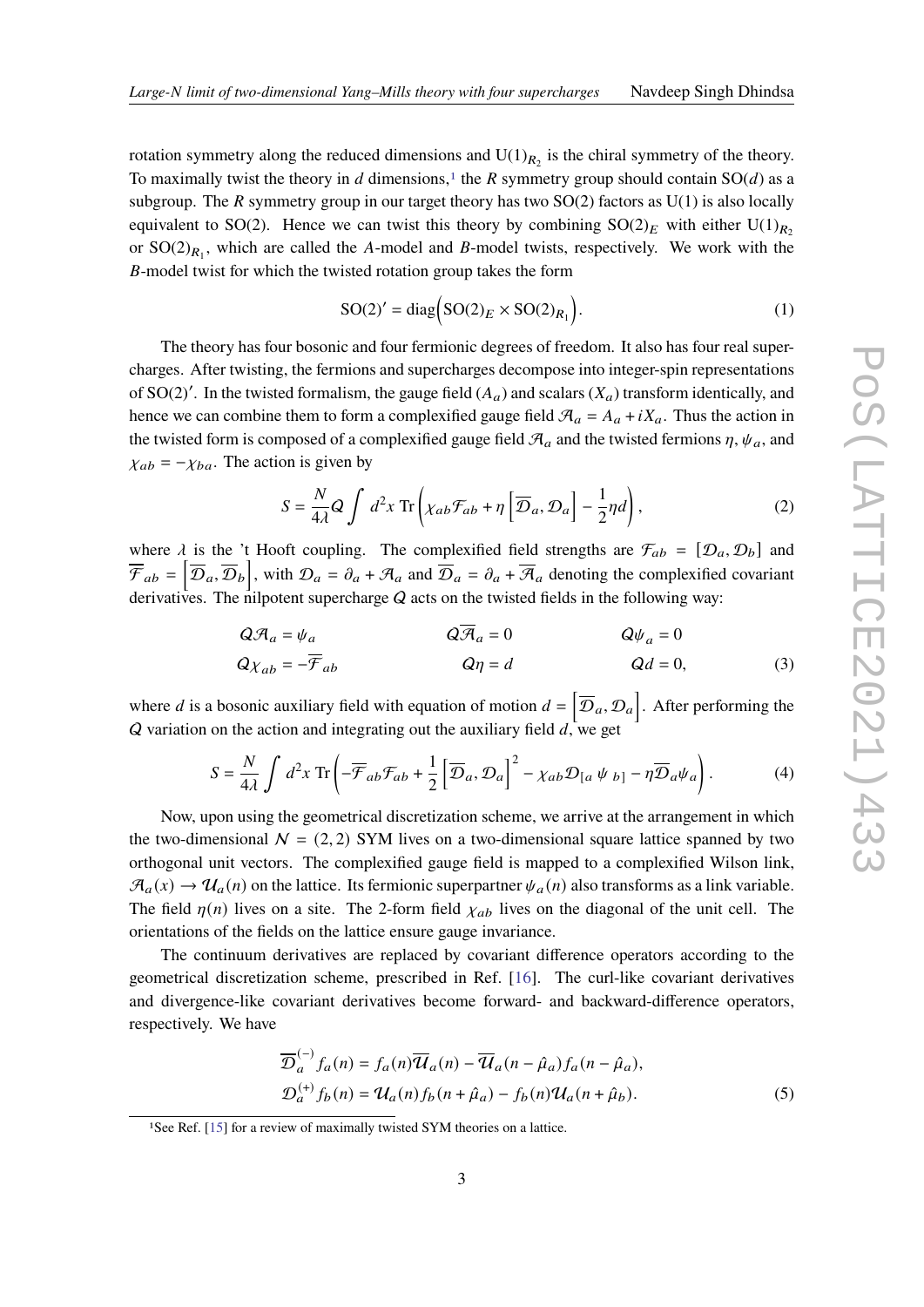The lattice action then becomes

$$
S = \frac{N}{4\lambda_{lat}} \sum_{n} \text{Tr} \left[ -\overline{\mathcal{F}}_{ab}(n) \mathcal{F}_{ab}(n) + \frac{1}{2} \left( \overline{\mathcal{D}}_{a}^{(-)} \mathcal{U}_{a}(n) \right)^{2} - \chi_{ab}(n) \mathcal{D}_{[a}^{(+)} \psi_{b]}(n) - \eta(n) \overline{\mathcal{D}}_{a}^{(-)} \psi_{a}(n) \right].
$$
 (6)

In addition, to control the flat directions in the theory, we add a scalar potential term to the action with a tunable parameter  $\mu$ . Hence the complete action is given by

$$
S_{\text{total}} = S + \frac{N}{4\lambda_{\text{lat}}} \mu^2 \sum_{n,a} \text{Tr} \left( \overline{\mathcal{U}}_a(n) \mathcal{U}_a(n) - \mathbb{I}_N \right)^2.
$$
 (7)

#### <span id="page-3-0"></span>**3. Preliminary results**

The theory is analyzed on symmetric lattices with  $aN_t = \beta = L = aN_x$ , where  $\beta$  and L are dimensionful temporal and spatial extents, respectively. The lattice spacing is denoted by  $a$ , and  $N_t$ and  $N_x$  are the number of lattice sites along the temporal and spatial directions, respectively. Antiperiodic boundary conditions are imposed along the temporal direction for fermions. The fields are made dimensionless in terms of the 't Hooft coupling  $\lambda$ . Hence the dimensionless temporal (and spatial) extent becomes  $r_t = \sqrt{\lambda} \beta = 1/t$ , which also serves as an effective coupling and inverse dimensionless temperature. We set the scalar potential parameter to be  $\mu = \zeta \frac{r_d}{N}$  $\frac{r_t}{N_t} = \zeta \sqrt{\lambda} a = \zeta \sqrt{\lambda_{\text{lat}}},$ making  $\zeta$  the parameter we tune. The flat directions of the continuum theory are recovered in the limit  $\zeta \to 0$ .

The calculations are performed using the publicly available software<sup>[2](#page-3-1)</sup> described in Ref. [\[17\]](#page-7-4). For the preliminary analysis, we consider several numbers of colors up to  $N = 12$  and lattice sizes up to  $32<sup>2</sup>$  over a range of temperatures.

<span id="page-3-2"></span>

**Figure 1:** Energy density (Eq. [8\)](#page-4-0) for  $t < 1$  with different  $\zeta$  values (left) and  $t \ge 1$  with  $\zeta = 0.3$  (right). Both plots are for  $N = 12$  and lattice size  $24^2$ .

<span id="page-3-1"></span><sup>2</sup>[github.com/daschaich/susy](https://github.com/daschaich/susy)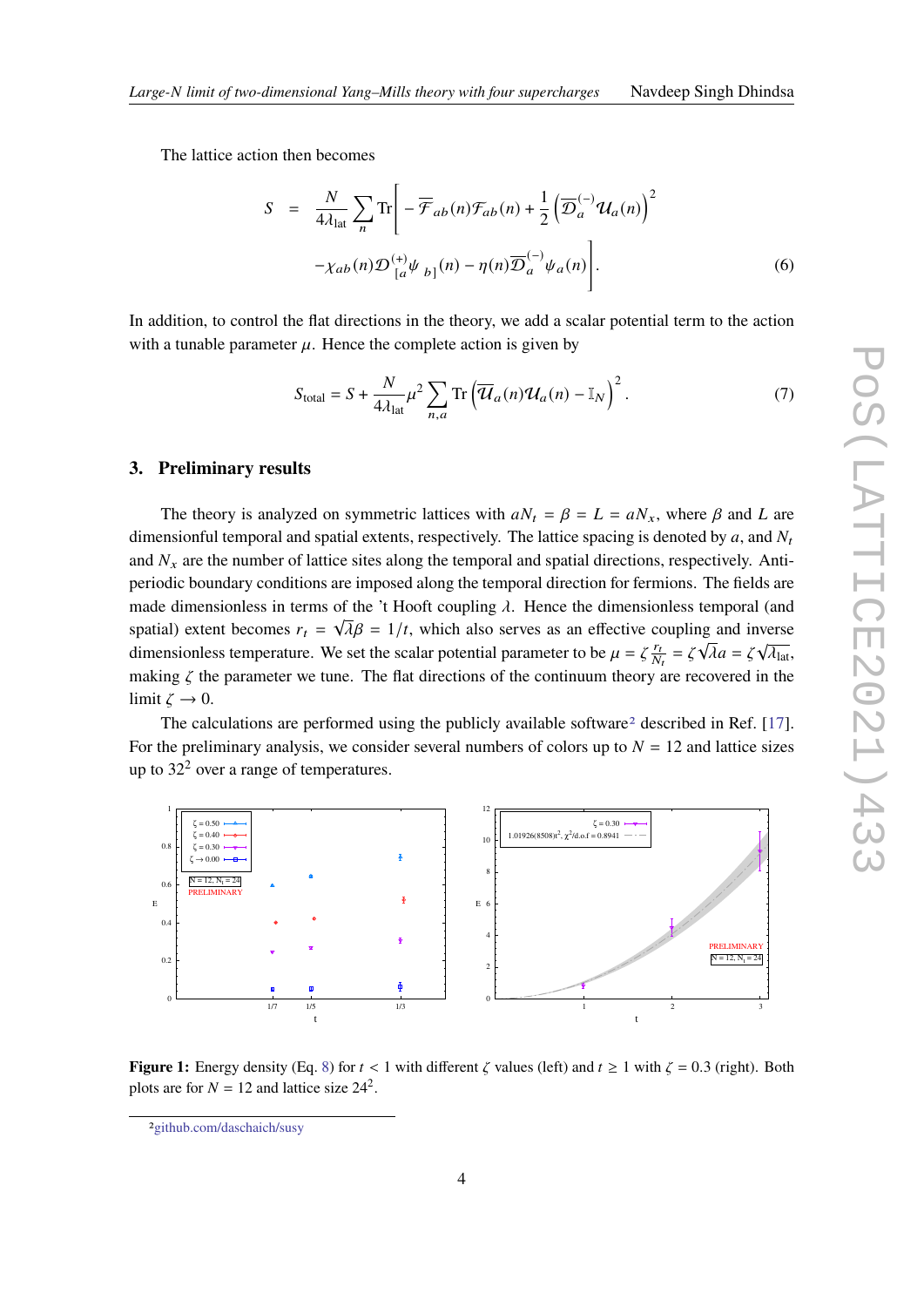We first report on the energy density

<span id="page-4-0"></span>
$$
E = \frac{3}{\lambda_{\text{lat}}} \left( 1 - \frac{2}{3N^2} S_B \right),\tag{8}
$$

where  $S_B$  is the bosonic action averaged over the lattice volume and  $\lambda_{lat}$  is the dimensionless 't Hooft coupling. The results for temperatures  $t < 1$  and  $t \ge 1$  are shown in Fig. [1.](#page-3-2) At high temperatures (weak effective couplings  $r_t$ ), the  $E \propto t^2$  behavior of the energy density is the same as that of the maximally supersymmetric theory as reported in Refs. [\[18,](#page-7-5) [19\]](#page-7-6), with a different coefficient. However, at low temperatures (strong effective couplings  $r_t$ ) the  $\zeta \to 0$  energy density appears to be independent of the temperature, in contrast to the maximally supersymmetric case where a cubic temperature dependence is known [\[20\]](#page-7-7).

The other observable we study is the extent of the scalars. It captures the existence of bound state in the theory. It is defined as

<span id="page-4-2"></span>
$$
\left\langle \text{Scalar}^2 \right\rangle = \left\langle \frac{1}{NN_t N_x} \sum_{i=1}^{N_t N_x} \text{Tr}(X_i^2) \right\rangle. \tag{9}
$$

Our preliminary analyses of  $\langle$ Scalar<sup>2</sup> $\rangle$  at  $r_t = 5$  for different N and  $N_t$  values are shown in Fig. [2.](#page-4-1)

<span id="page-4-1"></span>

**Figure 2:** The dependence of the scalar extent (Eq. [9\)](#page-4-2) on  $N \in \{2, 4, 8, 12\}$  for different  $\zeta$  at fixed  $r_t = 5$  on 24<sup>2</sup> lattices (left), and its dependence on  $\zeta$  for different lattice sizes at fixed  $r_t = 5$  and  $N = 12$  (right).

Considering the large- $N$  limit in the left-panel plot of Fig. [2,](#page-4-1) we observe no visible dependence on N, for a relatively larger lattice with  $N_t = 24$ . These results suggest that the scalars seem to clump around the origin even for small  $U(N)$  gauge groups, provided we are working with sufficiently large lattices. For smaller lattices, say  $N_t = 16$ , the right-panel plot in Fig. [2](#page-4-1) suggests that the scalars may not converge to a definite value in the  $\zeta \rightarrow 0$  limit.

For  $N = 12$  and  $N_t = 24$  the behavior of the scalars in the low-temperature region of strong effective couplings  $r_t$  is shown in Fig. [3.](#page-5-1) The distribution of scalars for a fixed  $r_t$  is estimated by considering several  $\zeta$  values and taking the  $\zeta \to 0$  limit. As the  $r_t \to 0$  limit is taken  $\langle$ Scalar<sup>2</sup> $\rangle$ approaches a nonzero value, which indicates that the scalars do not show any run-away behavior in the presence of flat directions and hence the existence of bound state at finite temperature is observed. The ∼ $r_t^3$  dependence we observe is very different from the ~1/ $r_t$  behavior predicted for the maximally supersymmetric theory.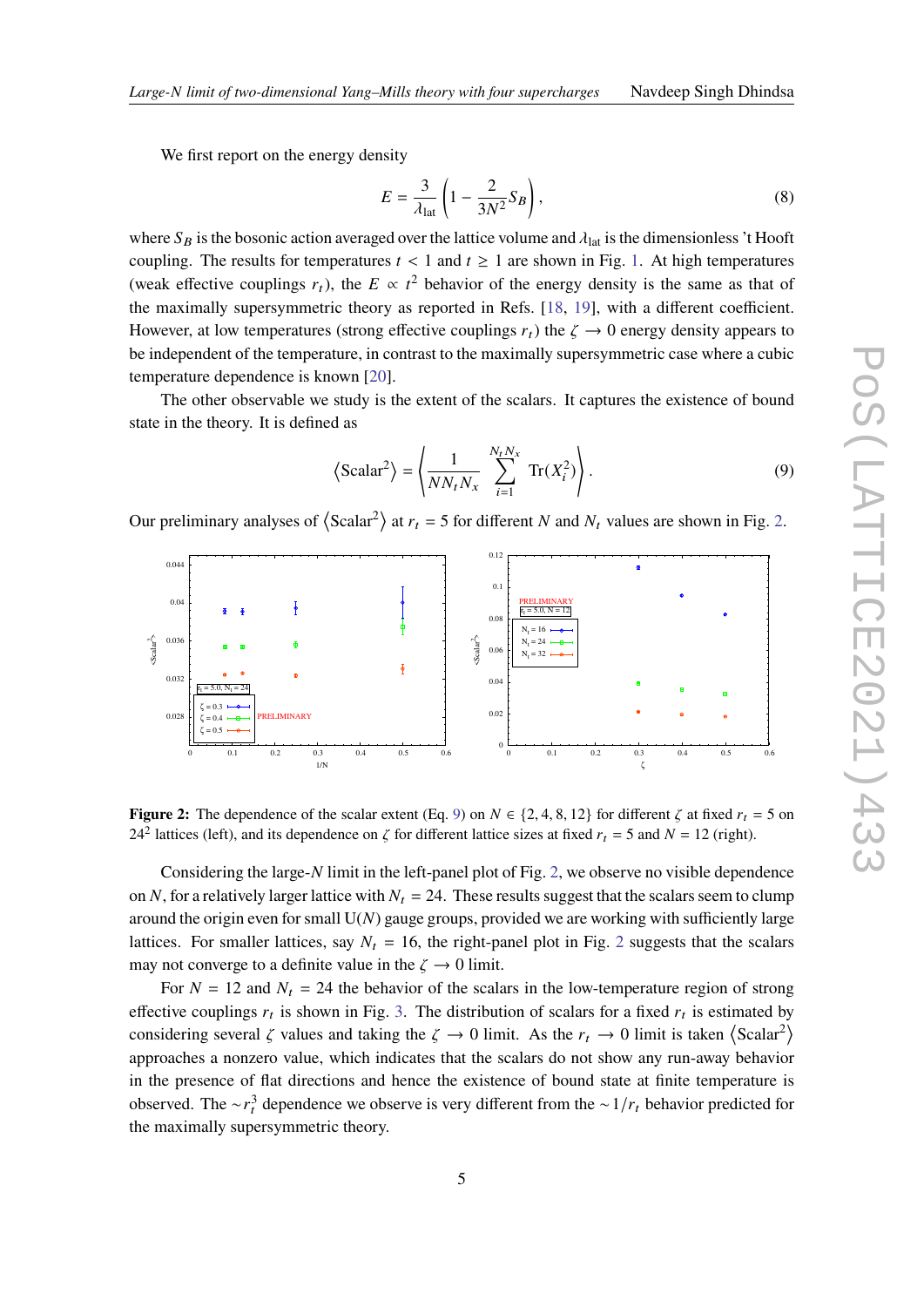<span id="page-5-1"></span>

**Figure 3:** The observable  $\langle$ Scalar<sup>2</sup> $\rangle$  given by Eq. [\(9\)](#page-4-2) is shown in the  $\zeta \to 0$  limit for various couplings. In the inset, we show how the  $\zeta \to 0$  limit is taken. The results are for  $N = 12$  on 24<sup>2</sup> lattices.

#### <span id="page-5-0"></span>**4. Conclusions and way forward**

The preliminary analysis reported in this work indicates the existence of the bound states of scalars at finite temperatures for two-dimensional  $N = (2, 2)$  SYM. Even though we need large lattices to construct the bound state (and to control the sign problem [\[8,](#page-6-5) [9,](#page-6-7) [12\]](#page-6-6)), we observe that there is no significant dependence on the gauge group U(N). Even modest values of  $N \geq 4$  appear to provide access to the large-N limit of the theory given that we have data on large enough lattices.

By looking at the temperature dependence of the energy density and the distribution of the scalars we can say that the two-dimensional  $N = (2, 2)$  SYM theory seems to behave very differently at low temperatures compared to its maximal  $N = (8, 8)$  counterpart.

We also want to investigate whether there is a deconfinement transition in the  $N = (2, 2)$  theory as we move from small to large lattice sizes. In the sixteen-supercharge theory, there is a phase transition which is dual to a transition between different black hole solutions [\[18,](#page-7-5) [19\]](#page-7-6). We have seen signs of the  $N = (2, 2)$  SYM center symmetry being broken for small lattices (high temperatures) and restored for large lattices, but more careful analysis is needed. We are continuing our investigations by considering larger lattice sizes to do systematic studies of continuum extrapolations, as well as obtaining more robust results for the dependence on the number of colors over a wider range of temperatures.

#### **Acknowledgments**

NSD thanks the Council of Scientific and Industrial Research (CSIR), Government of India, for the financial support through a research fellowship (Award No. 09/947(0119)/2019-EMR-I). RGJ would like to thank Masanori Hanada for discussions. Research at Perimeter Institute is supported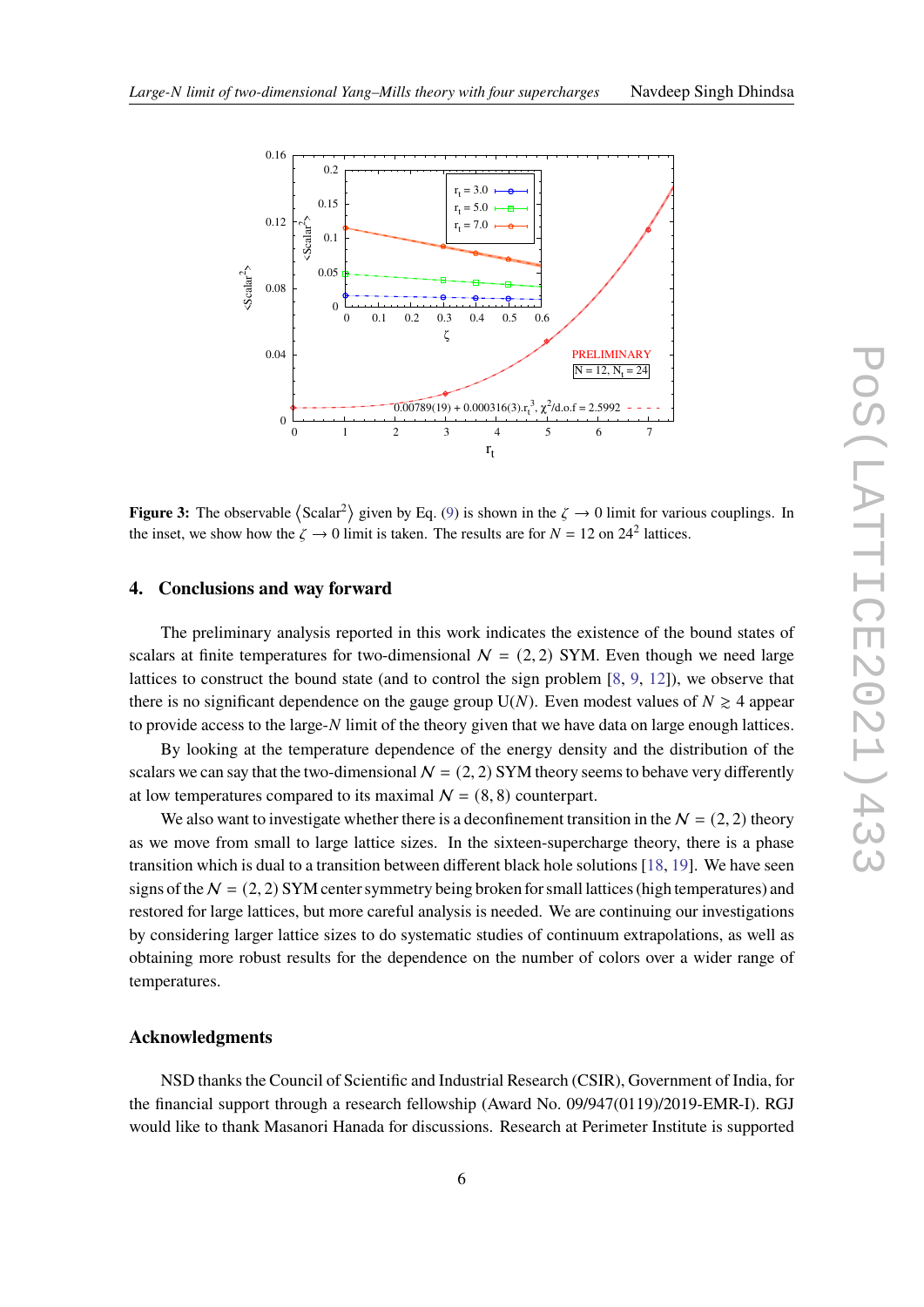in part by the Government of Canada through the Department of Innovation, Science and Economic Development and by the Province of Ontario through the Ministry of Colleges and Universities. The work of AJ was supported in part by the Start-up Research Grant (No. SRG/2019/002035) from the Science and Engineering Research Board (SERB), Government of India, and in part by a Seed Grant from the Indian Institute of Science Education and Research (IISER) Mohali. DS was supported by UK Research and Innovation Future Leader Fellowship MR/S015418/1 and STFC grant ST/T000988/1. Numerical calculations were carried out at the University of Liverpool.

### **References**

- <span id="page-6-0"></span>[1] J.M. Maldacena, *The Large-N limit of superconformal field theories and supergravity*, *[Adv.](https://doi.org/10.1023/A:1026654312961) [Theor. Math. Phys.](https://doi.org/10.1023/A:1026654312961)* **2** (1998) 231 [[hep-th/9711200](https://arxiv.org/abs/hep-th/9711200)].
- [2] L. Motl, *Proposals on nonperturbative superstring interactions*, [hep-th/9701025](https://arxiv.org/abs/hep-th/9701025).
- <span id="page-6-1"></span>[3] N. Itzhaki, J.M. Maldacena, J. Sonnenschein and S. Yankielowicz, *Supergravity and the large-*𝑁 *limit of theories with sixteen supercharges*, *Phys. Rev. D* **58** [\(1998\) 046004](https://doi.org/10.1103/PhysRevD.58.046004) [[hep-th/9802042](https://arxiv.org/abs/hep-th/9802042)].
- <span id="page-6-2"></span>[4] D. Schaich, *Progress and prospects of lattice supersymmetry*, *Proc. Sci.* **[LATTICE2018](https://doi.org/10.22323/1.334.0005)** [\(2019\) 005](https://doi.org/10.22323/1.334.0005) [[1810.09282](https://arxiv.org/abs/1810.09282)].
- <span id="page-6-3"></span>[5] A.G. Cohen, D.B. Kaplan, E. Katz and M. Unsal, *Supersymmetry on a Euclidean space-time lattice. 1. A Target theory with four supercharges*, *JHEP* **0308** [\(2003\) 024](https://doi.org/10.1088/1126-6708/2003/08/024) [[hep-lat/0302017](https://arxiv.org/abs/hep-lat/0302017)].
- [6] F. Sugino, *Super-Yang–Mills theories on the two-dimensional lattice with exact supersymmetry*, *JHEP* **0403** [\(2004\) 067](https://doi.org/10.1088/1126-6708/2004/03/067) [[hep-lat/0401017](https://arxiv.org/abs/hep-lat/0401017)].
- <span id="page-6-4"></span>[7] S. Catterall, *A Geometrical approach to* N = 2 *super-Yang–Mills theory on the two-dimensional lattice*, *JHEP* **0411** [\(2004\) 006](https://doi.org/10.1088/1126-6708/2004/11/006) [[hep-lat/0410052](https://arxiv.org/abs/hep-lat/0410052)].
- <span id="page-6-5"></span>[8] S. Catterall, R.G. Jha and A. Joseph, *Nonperturbative study of dynamical SUSY breaking in* N = (2, 2) *Yang–Mills theory*, *Phys. Rev. D* **97** [\(2018\) 054504](https://doi.org/10.1103/PhysRevD.97.054504) [[1801.00012](https://arxiv.org/abs/1801.00012)].
- <span id="page-6-7"></span>[9] S. Catterall, R. Galvez, A. Joseph and D. Mehta, *On the sign problem in 2D lattice super Yang-Mills*, *JHEP* **1201** [\(2012\) 108](https://doi.org/10.1007/JHEP01(2012)108) [[1112.3588](https://arxiv.org/abs/1112.3588)].
- [10] R. Galvez, S. Catterall, A. Joseph and D. Mehta, *Investigating the sign problem for two-dimensional*  $N = (2, 2)$  *and*  $N = (8, 8)$  *lattice super Yang–Mills theories, [PoS](https://doi.org/10.22323/1.139.0064)* **[LATTICE2011](https://doi.org/10.22323/1.139.0064)** (2011) 064 [[1201.1924](https://arxiv.org/abs/1201.1924)].
- [11] D. Mehta, S. Catterall, R. Galvez and A. Joseph, *Supersymmetric gauge theories on the lattice: Pfaffian phases and the Neuberger 0/0 problem*, *PoS* **[LATTICE2011](https://doi.org/10.22323/1.139.0078)** (2011) 078 [[1112.5413](https://arxiv.org/abs/1112.5413)].
- <span id="page-6-6"></span>[12] M. Hanada and I. Kanamori, *Absence of sign problem in two-dimensional*  $N = (2, 2)$ *super-Yang–Mills on lattice*, *JHEP* **1101** [\(2011\) 058](https://doi.org/10.1007/JHEP01(2011)058) [[1010.2948](https://arxiv.org/abs/1010.2948)].